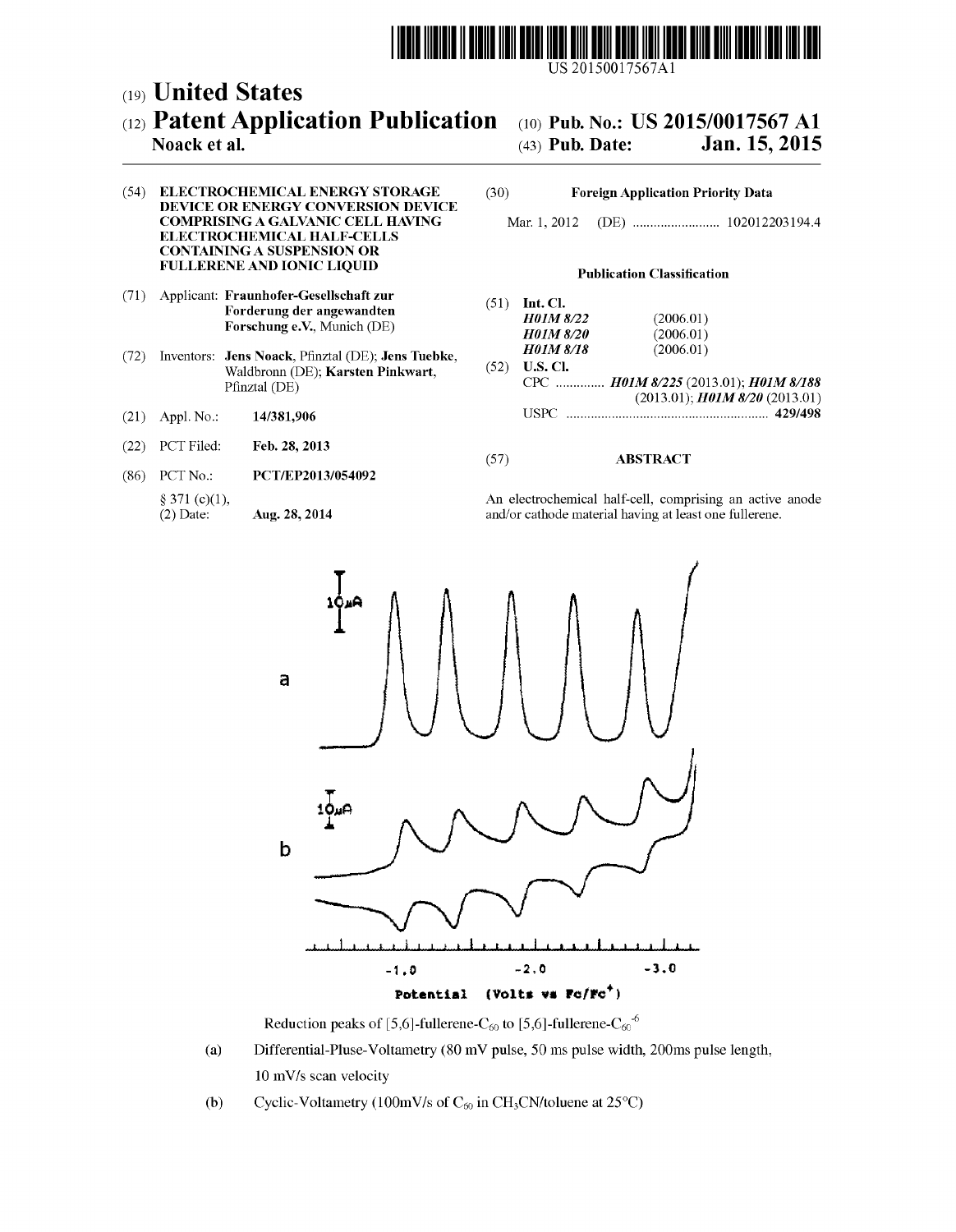# FIGURE S



Figure 1: Reduction peaks of [5,6]-fullerene-C<sub>60</sub> to [5,6]-fullerene-C<sub>60</sub><sup>-6</sup>

- (a) Differential-Pluse-Voltametry (80 mV pulse, 50 ms pulse width, 200ms pulse length. 10 mV/s scan velocity
- (b) Cyclic-Voltametry (100mV/s of  $C_{60}$  in CH<sub>3</sub>CN/toluene at 25°C)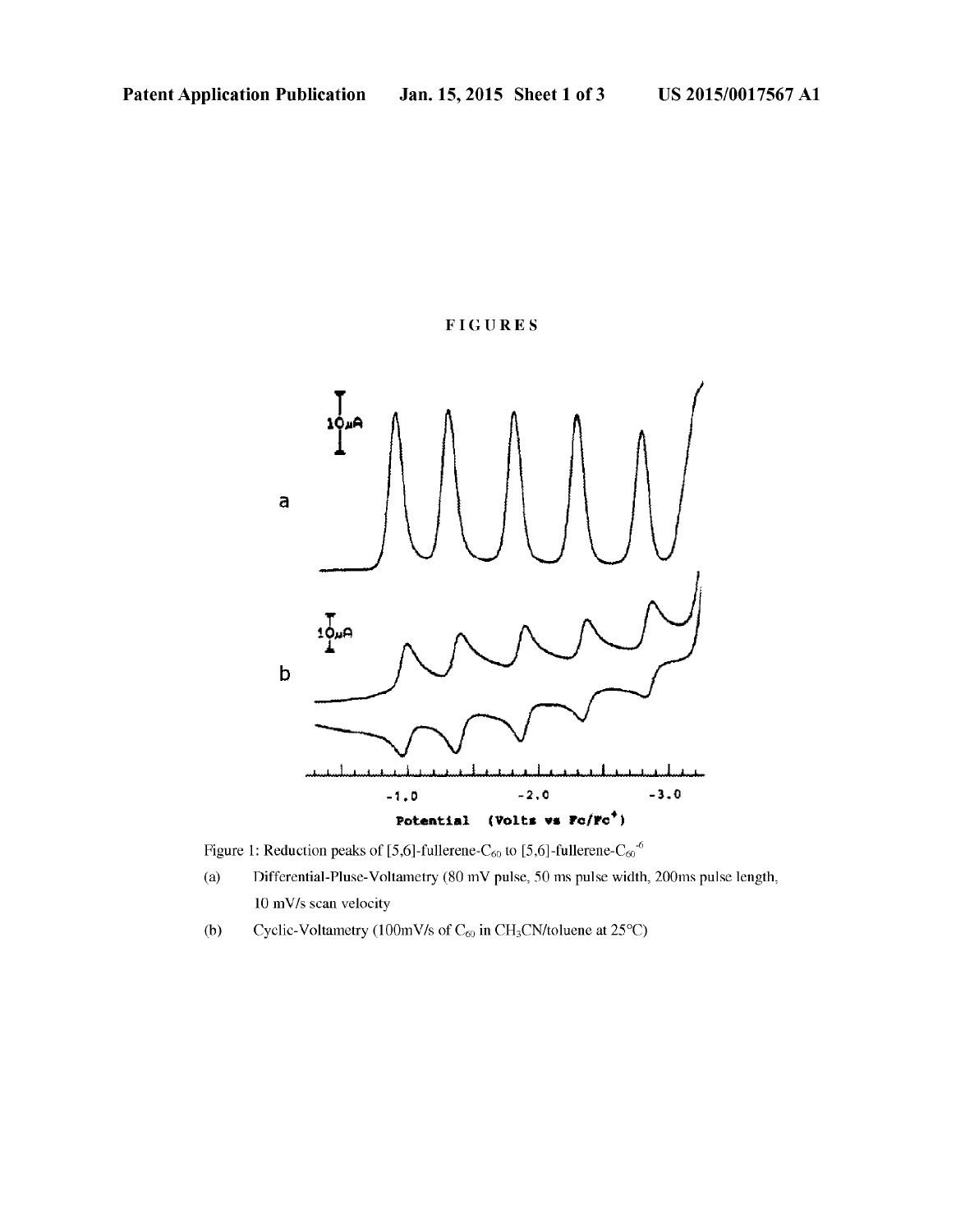

Figure 2: Charge and discharge curves of a cell having 10 % [5,6]-fullerene-C<sub>60</sub> in l-methyll-propylpyrrolidiniumbis(trifluoromethylsulfonyl)imide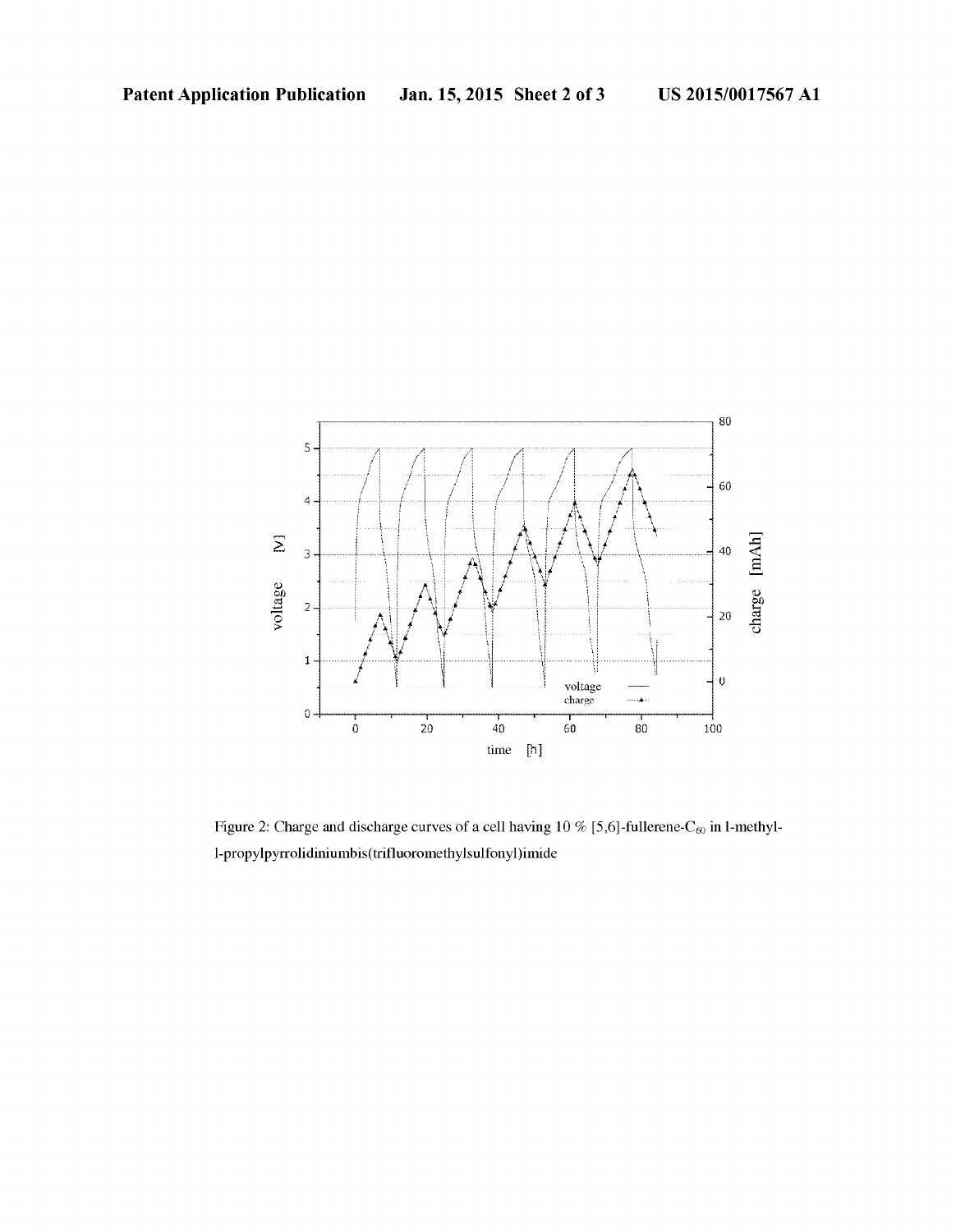

Figure 3: Single charge and discharge curve of a cell having 10 % [5,6]-fullerene-C<sub>60</sub> in lmethyl-l-propylpyrrolidiniumbis(trifluoromethylsulfonyl)imide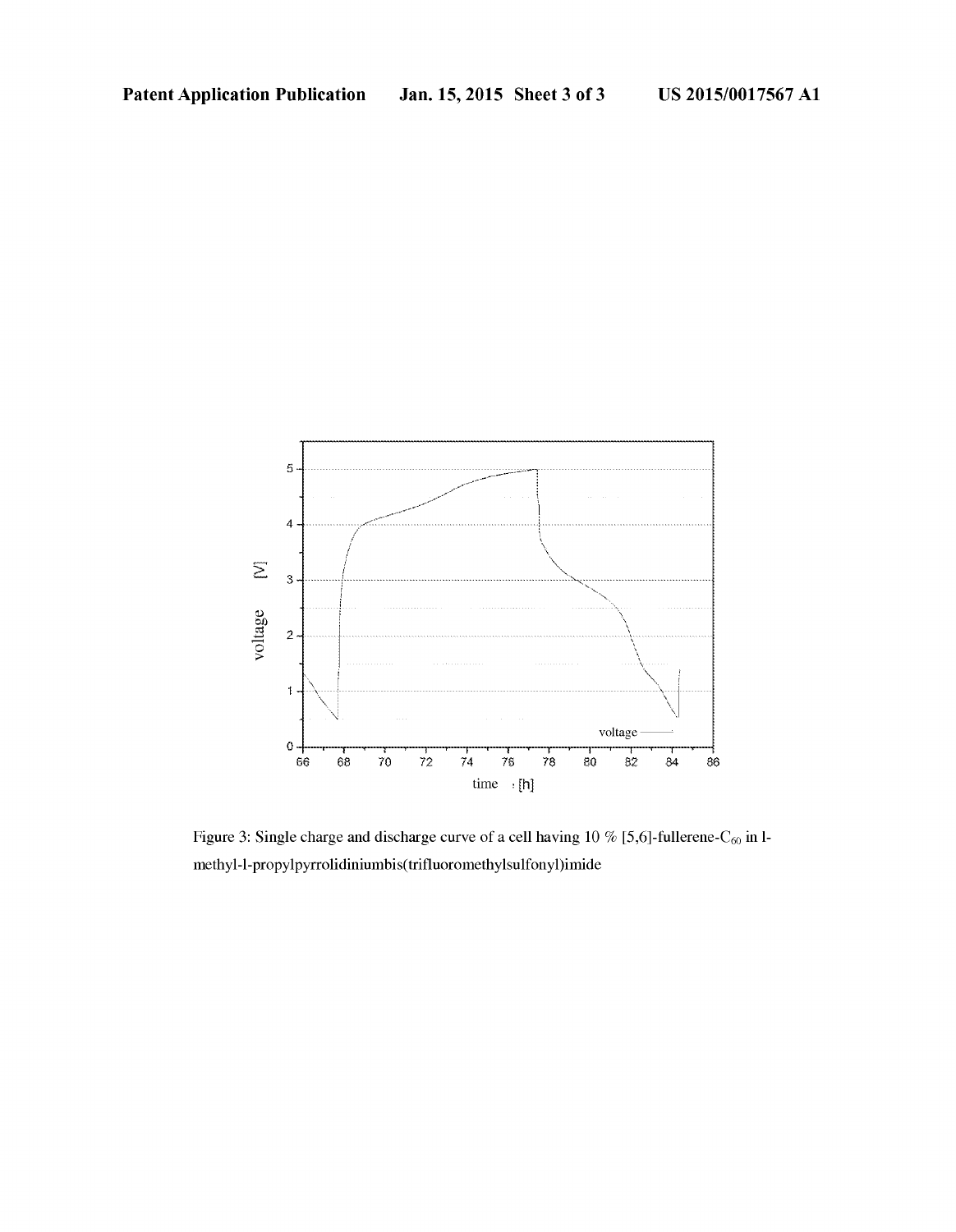#### ELECTROCHEMICAL ENERGY STORAGE DEVICE OR ENERGY CONVERSION DEVICE COMPRISINGA GALVANIC CELL HAVING ELECTROCHEMICAL HALF-CELLS CONTAINING A SUSPENSION OR FULLERENE AND IONIC LIQUID

[0001] The present invention relates to an electrochemical half-cell comprising an active anode and/or cathode material having at least one fullerene as well as to an electrochemical half-cell comprising a suspension having at least one fullerene and at least one ionic liquid.

[0002] The invention relates further to an electrochemical energy storage and/or energy conversion device having at least two of the electrochemical half-cells of the invention, and to a method for producing an electrochemical half-cell of the invention, comprising the provision of a suspension hav ing at least one fullerene.

#### BACKGROUND OF THE INVENTION

[0003] Energy storage devices and/or energy conversion devices comprise galvanic cells, in which chemical energy is converted into electrical energy by redox reactions on the electrodes. A galvanic cell is used as a DC voltage source and comprises at least two electrochemical half-cells in which oxidation and reduction occur separately from each other. Galvanic cells are systematically divided into three groups:

- [0004] (a) Primary cells, which are also referred to as battery, characterized in that after connecting of the half cells with at least one electron conductor and at least one ion conductor, the cell is charged and can be discharged once. The redox reaction on which the discharge is based on is irreversible, so that the primary cell cannot be electrically charged again.
- [0005] (b) Secondary cells, which are also referred to as accumulator, characterized in that they form a galvanic cell from at least one electron conductor and at least one edly charged and discharged. The redox reaction on which the discharge is based on is reversible, so that the secondary cells may be electrically charged. The life span of the secondary cell is thereby limited by a certain number of charging and discharging processes.
- $[0006]$  (c) Fuel cells, which are also referred to as tertiary cells, characterized in that the chemical energy carrier is not stored in the cell, but is continuously supplied exter nally. Thus, a fuel cell utilizes the chemical energy of a continuously supplied fuel and of a continuously supplied oxidizing agent and converts these into electrical energy.

[0007] Commercial secondary cells are, for example, leadacid accumulators, nickel-cadmium accumulators, nickel metal hydride accumulators, nickel-zinc accumulators, nickel-iron accumulators, lithium-ion accumulators, lithium polymer accumulators, lithium-iron accumulators, lithium manganese accumulators, lithium-iron-phosphate accumula tors, lithium-Sulfur accumulators and lithium-titanate accumulators.

[0008] Lead-acid accumulators comprise aqueous sulfuric acid as the electrolyte, and have a gravimetric energy density of 30 Wh/kg at a nominal voltage of 2.0 V. Accumulators based on nickel comprise aqueous alkali metal hydroxides as the electrolyte, and have a gravimetric energy density in the range of from 40 to 110 Wh/kg at a nominal voltage in a range of from 1.2 to 1.9 V. Accumulators based on lithium comprise anhydrous organic solvents containing lithium salts, as well as a molten salts as the electrolyte, have a gravimetric energy density in the range of from 70 to 210 Wh/kg at a nominal Voltage in a range of from 2.2 to 3.7V. Accumulators based on lithium, especially lithium-polymer accumulators have a high energy density, but they usually show distinct aging and contain highly flammable active anode and/or cathode materials, representing a great danger potential, especially when used in the private sector.

0009. In general, high nominal voltages as well as high capacities are sought at a high gravimetric and Volumetric energy density. This is of particular importance in mobile applications, such as the mobile sector.

[0010] The gravimetric energy density  $(E_{grav})$  and the volumetric energy density  $(E_{vol})$  of a galvanic cell become apparent from formulae (i) and (ii):

$$
E_{grav}[\text{Wh/kg}] = U/VJ \cdot I[A] \cdot t[h]/m[\text{kg}] \tag{i}
$$

$$
E_{vol}[\text{Wh/cm}^3] = U[V] \cdot I[A] \cdot t[h]/V[\text{cm}^3]
$$
 (ii),

wherein U represents voltage in volt [V], I represents current in ampere [A], t represents time in hours [h], m represents mass in kilogram [kg] and V represents volume in cubic centimeter  $\lceil$  cm<sup>3</sup> $\rceil$ .

[0011] High gravimetric and volumetric energy densities are therefore achieved when galvanic cells are constructed from materials having a high performance and a low molar mass and/or a low molar volume. Accordingly, there is a need for new materials for the construction of galvanic cells having a high efficiency, which have a high gravimetric and/or Volu metric energy density.

[0012] In this context, the choice of the electrolyte used in the galvanic cell and of the solvents used in the galvanic cell is of particular importance, since the conventionally employed aqueous electrolytes and solvents are not stable at high Voltages. Therefore, there is a need for non-aqueous electrolyte compounds and solvents, which are stable at high voltages.

[0013] In the above-mentioned already known from the prior art and commercially available secondary cells, rare and expensive metal-containing compounds are used as active anode and/or cathode materials. This results in a production of secondary cells constructed therefrom, that is very expensive. Due to the increasing demand and the associated market price pressure among market participants, there is, therefore, a very significant need for new active anode and/or cathode materials, in particular active anode and/or cathode materials which are not based on metals, metal ions and/or metal com pounds, in particular not on metals, metal ions and/or metal compounds of lead, nickel, cadmium, lithium, manganese, titanium or zinc.

[0014] By "active anode and/or cathode materials", electrochemically active compounds are to be understood, which absorb or emit electrons on an electrode by chemical conver sions, in particular reduction or oxidation processes.

#### SUMMARY OF THE INVENTION

[0015] An object of the present invention is to provide an electrochemical half-cell as well as an energy storage and/or energy conversion device having at least two of the electro chemical half-cells of the invention, comprising active anode and cathode materials without metals, metalions and/or metal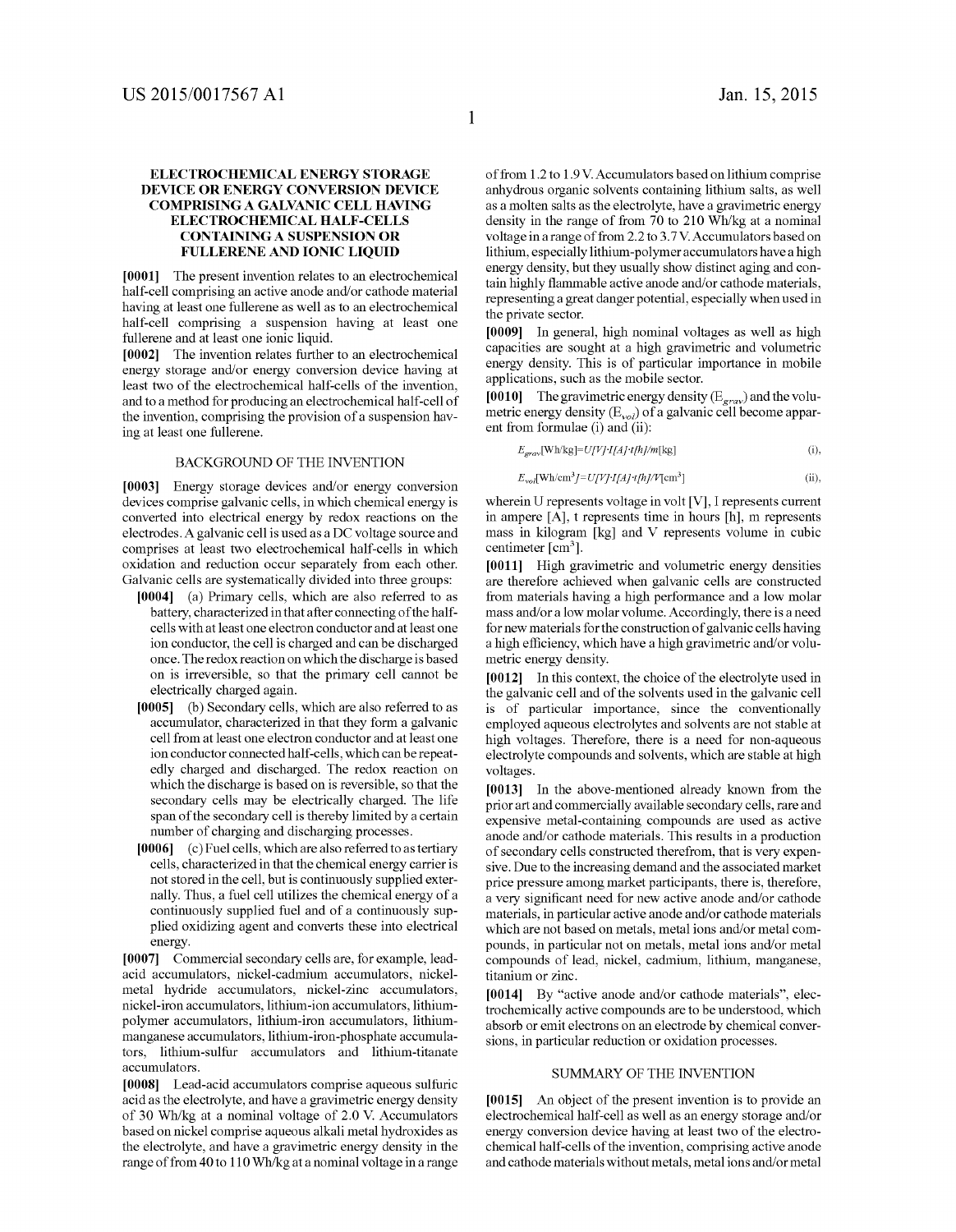compounds. Of particular interest are energy storage and/or energy conversion devices with improved gravimetric and/or Volumetric energy density.

[0016] A further object of the present invention is to provide a suitable electrolyte for the production of an electrochemical half-cell of the invention as well as an energy storage and/or energy conversion device of the invention, having a low vapor pressure, high thermal and chemical stability as well as high electric conductivity and abroad electrochemical window, which has a high flash point compared to the con ventional anhydrous organic solvents used in commercial energy storage and/or energy conversion devices.

0017. By "energy storage and/or energy conversion device', a device comprising anodes and cathodes to sponta neously convert chemical into electrical energy is to be under stood. The anode and the cathode are both electrolytically as well as in electrical contact. The power-generating reactions are redox reactions, their electromotive forces are predetermined by the standard potentials of the involved chemical elements. The electromotive force is to be understood as the potential difference between the clamps of an electrical power source, which does not supply power. The standard potential of an electrode is the equilibrium value of the elec trode potential when the participating components in the elec trode reaction of the electrolyte are in a standard state and the solid components are present in a pure form, whereby the standard state is set by a standard temperature of 273.1 K and a standard pressure of 1.01325 bar. For dissolved electrolytes, the specific concentration corresponding to the standard state is the normality. The standard potential corresponds to the potential of a standard metal electrode, i.e., a metal electrode, which is immersed into the solution of one of its salts of the activity 1, against the standard hydrogen electrode at 25°C.; c.f. Rompp Chemie Lexikon, 9<sup>th</sup> Edition, pages 1123, 1476 to 1477 and 3048 to 3051. The electrochemical energy storage and/or energy conversion device with at least two electro chemical half-cells as designated device within the scope of this invention essentially corresponds to a galvanic cell.

[0018] By "electrochemical half-cell", an arrangement is to be understood, whereby the active anode and/or cathode material as well as the electrode is immersed in an electrolyte, whereby the electrolyte is in contact with the electrolyte of at least one further "electrochemical half-cell", in particular through a porous diaphragm (microporous separator).

[0019] These objects are solved by the features of the independent claims, advantageous embodiments of the invention are specified in the dependent claims.

[0020] The invention relates to electrochemical half-cells comprising an active anode and/or cathode material having at least one fullerene as well as to electrochemical half-cells comprising a suspension having at least one fullerene and at least one ionic liquid.

[0021] The invention relates further to an electrochemical energy storage and/or energy conversion device having at least two of the electrochemical half-cells of the invention, and to a method for producing an electrochemical half-cell of the invention, in particular a method for producing an elec trochemical half-cell comprising the provision of an active anode and/or cathode material having a least one fullerene.

#### DETAILED DESCRIPTION OF THE INVENTION

[0022] The invention relates to an electrochemical half-cell comprising an active anode and/or cathode material having at least one fullerene as well as to an electrochemical half-cell comprising a suspension having at least one fullerene and at least one ionic liquid.

[0023] By "fullerene", in the context of this invention, are to be understood spherical macromolecules from  $C_{2n}$  carbon atoms, solely consisting of carbon, having pentagonal and hexagonal structural units of high symmetry, which repre sents a further modification of the chemical element carbon, alongside to diamond, graphite, carbon nanotubes, and graphene.

 $[0024]$  By "ionic liquid", in the context of this invention, is to be understood liquids which consist solely of ions. To distinguish from classical molten salts, only such salts are referred to as ionic liquids, which have a melting point below 100° C.; c.f. P. Water, W. Keim, *Angewandte Chemie*, International Edition 2000, 39, 3772. Ionic liquids are usually classified by their type of cation, whereby typical representatives are based on imidazolium, pyridinium, ammonium and/or phosphonium salts. In general, ionic liquids have a low vapor pressure, high thermal and chemical stability as well as a high electric conductivity and a broad electrochemical window. In addition, the ionic liquids are characterized by a high flash point compared to usual organic solvents.

[0025] The fullerene is preferably selected from a group consisting of [5,6]-fullerene-C<sub>60</sub> (IUPAC:  $C_{60}$ -I<sub>h</sub>)[5,6] fullerene),  $[3,6]$ -fullerene-C<sub>70</sub> (IUPAC:  $(\sqrt{70^{-15}}S_{5b(6)})$ [3,0]<br>fullerene), fullerene-C<sub>76</sub>, fullerene-C<sub>78</sub>, fullerene-C<sub>so</sub>, fullerene- $C_{82}$ , fullerene- $C_{84}$ , fullerene- $C_{86}$ , fullerene- $C_{90}$  or mixtures thereof, particular preferred [5,6]-fullerene- $C_{60}$ and/or [5,6]-fullerene-C<sub>70</sub>, in particular [5,6]-fullerene-C<sub>50</sub>. [0026] The ionic liquid is preferably selected from a group consisting of 1-butyl-3-methyl-imidazolium-chloride, 1-butyl-3-methyl-imidazolium-hexafluorphosphate, 1-butyl-3 methyl-imidazolium-tetrafluorborate, 1-butyl-3-methyl-imi dazolium-trifluormethanesulfonate, 1-butyl-1-methyl-<br>pyrrolidinium-bis(trifluoromethylsulfonyl)imide, butyltrimethylammonium-bis(trifluoromethylsulfonyl)imide,<br>cholin-dihydrogenphosphate, ethylammoniumnitrate, cholin-dihydrogenphosphate, ethylammoniumnitrate,<br>1-ethyl-3-methyl-imidazolium-bromide, 1-ethyl-3-methylimidazolium-dicyanamide, 1-ethyl-3-methyl-imidazoliumethylsulfate, 1-ethyl-3-methyl-imidazolium-methane sulfonate, 1-hexyl-3-methyl-imidazoliumchloride, 1-hexyl-3-methyl-imidazolium-hexafluorophosphate, 1-hexyl-3-methyl-imidazolium-tetrafluoroborate, 1-methyl-3-octyl-

imidazolium-hexafluorophosphate, 1-methyl-3-octylimidazolium-tetrafluoroborate, 1-methyl-3-propyl imidazolium-iodide, 1-methyl-1-propyl-piperidinium-bis (trifluoromethylsulfonyl)-imide, triethylsulphonium-bis (trifluoromethylsulfonyl)imide or mixtures thereof, in particular 1-methyl-1-propylpyrrolidiniumbis(trisfluorom ethylsulfonyl)imide.

[0027] In an advantageous embodiment of the invention, the electrochemical half-cell comprises at least one active anode and/or cathode material, at least one electrolyte and at least one electrode.

#### Active Anode and/or Cathode Material

[0028] The active anode material comprises an electrochemically active compound which can absorb and/or emitat least 1 electron, preferably at least 2 electrons, more prefer ably at least 3 electrons, more preferably at least 4 electrons, more preferably at least 5 electrons, more preferably at least 6 electrons, more preferably up to 2 electrons, more prefer ably up to 3 electrons, more preferably up to 4 electrons, more preferably up to 5 electrons, more preferably up to 6 elec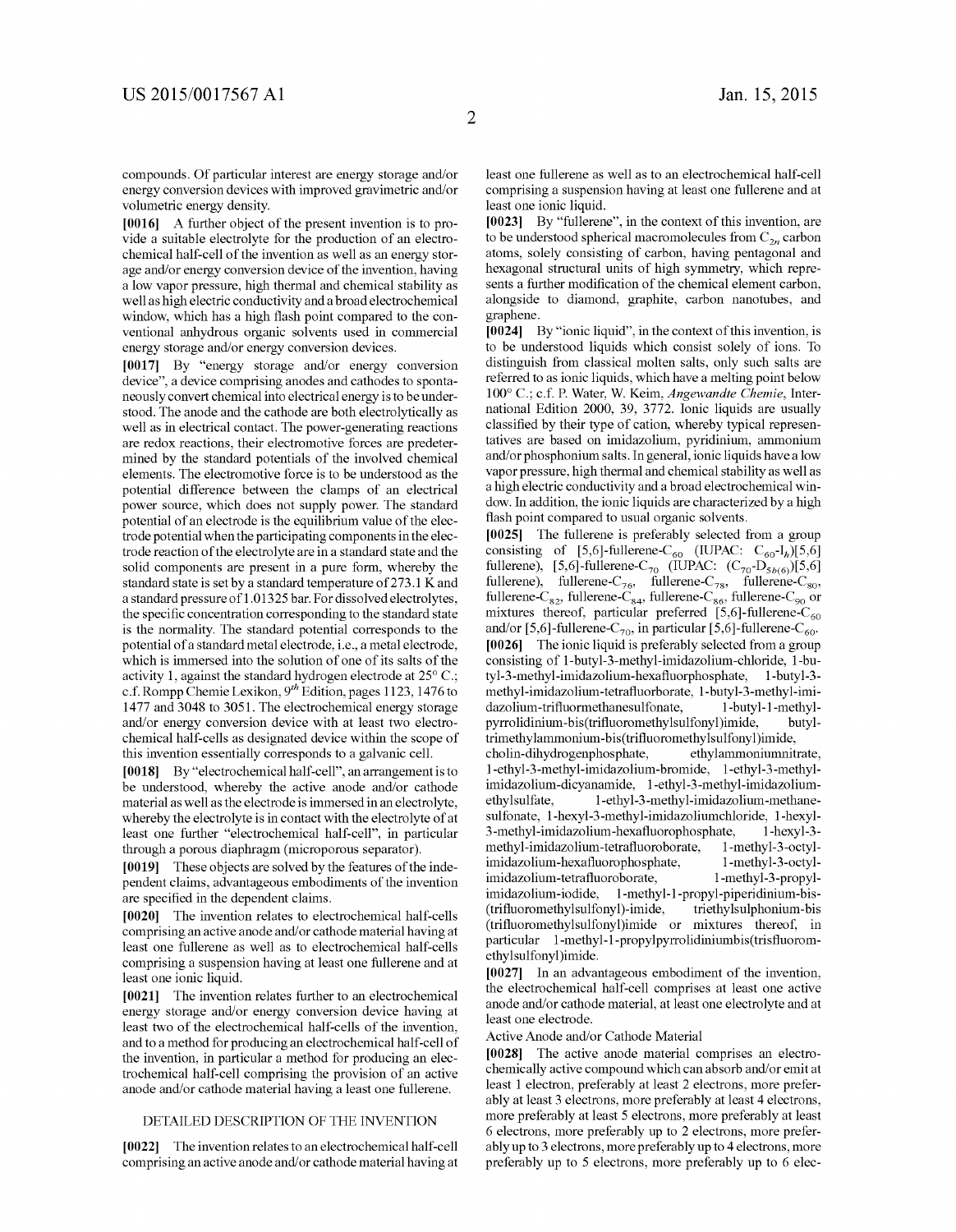trons. The active cathode material, in this case, comprises an electrochemically active compound which can absorb and/or emit at least 1 electron, preferably at least 2 electrons, more preferably at least 3 electrons, more preferably at least 4 electrons, more preferably at least 5 electrons, more preferably at least 6 electrons, more preferably up to 2 electrons, more preferably up to 3 electrons, more preferably up to 4 electrons, more preferably up to 5 electrons, more preferably up to 6 electrons. The absorption or emission of electrons by the active anode and/or cathode material occurs by reduction or oxidation processes.

[0029] In one embodiment, the active anode and/or cathode material comprises at least one fullerene. In a particular embodiment, the fullerene is the only component of the active anode and/or cathode material.

[0030] Fullerene can be present as multiple charged cation or multiple charged anion, in particular, the fullerene can be present in oxidized form in the oxidation states  $+1$  to  $+6$  and in reduced form in the oxidation states  $-1$  to  $-6$ . In other words, the fullerene can, in its electronic ground state, absorb up to 6 electrons or emit up to 6 electrons. The fullerene can be present in solid and/or dissolved form, in particular in the form of particles.

[0031] In a particular embodiment of the electrochemical half-cell of the invention, the active anode and/or cathode material comprises in addition to at least one fullerene no other active anode and/or cathode materials. In other words, in this embodiment, the fullerene is the only active anode and/or cathode material. The electrochemical half-cell of the invention preferably comprises an active anode and/or cathode material which is free of metals, metal ions and/or metal compounds.

[0032] In a further particular embodiment of the electrochemical half-cell of the invention, the active anode and/or cathode material comprises at least one fullerene which is present in the form of a suspension. The suspension may comprise 0.1 to 99.9 wt.-%, preferably 1 to 50 wt.-%, more preferably 1 to 25 wt.-%, more preferably 5 to 20 wt.-%, in particular 10 wt.-% fullerene, based on the total weight of the suspension.

[0033] Therefore, in context of this invention, electrochemical half-cells comprising an active anode and/or cathode material having at least one fullerene are described, wherein in one embodiment of the electrochemical half-cell of the invention, the active anode and/or cathode material having at least one fullerene is present in the form of a suspension. In a preferred embodiment of the electrochemical half-cell of the invention, the active anode and/or cathode material having at least one fullerene is present in the form of a suspension having at least one ionic liquid.

[0034] In a further embodiment, the fullerene is present in the form of a suspension having an electrolyte, in particular having an electrolyte comprising an ionic liquid. In a preferred embodiment, the electrolyte represents the solvent used to form the suspension.

[0035] In a further particular embodiment, the electrochemical half-cell of the invention comprises an anode and/or cathode material having an active anode and/or cathode material. The anode and/or cathode material may comprise a carrier material in addition to the active anode and/or cathode material. By "carrier material", a material is to be understood that is coated with the active anode and/or cathode material, or in which the active anode and/or cathode material is dispersed, but which differs from the active anode and/or cathode material. In one embodiment, the carrier material does not have an electrochemical activity, in particular no electrochemical activity and no electrical conductivity.

[0036] The electrolyte comprises an ionically conductive medium, of which the electrical conductivity is established through an electrolytic dissociation into ions. In a particular embodiment of the electrochemical half-cell of the invention. the electrolyte comprises an ionic liquid, in particular an ionic liquid selected from the group consisting of 1-butyl-3-methyl-imidazolium-chloride, 1-butyl-3-methyl-imidazoliumhexafluorophosphate, 1-butyl-3-methyl-imidazolium-tetrafluoroborate, 1-butyl-3-methyl-imidazoliumtrifluoromethansulfonate, 1-butyl-1-methyl-pyrrolidiniumbis(trifluoromethylsulfonyl)imide, butyltrimethylammonium-bis(trifluoromethylsulfonyl)imide,

cholin-dihydrogenphosphate, ethylammoniumnitrate, 1-ethyl-3-methyl-imidazolium-bromide. 1-ethyl-3-methylimidazolium-dicyanamide, 1-ethyl-3-methyl-imidazoliumethylsulfate, 1-ethyl-3-methyl-imidazolium-methanesulfonate, 1-hexyl-3-methyl-imidazoliumchloride, 1-hexyl-3-methyl-imidazolium-hexafluorophosphate,  $1$ -hexvl-3methyl-imidazolium-tetrafluoroborate, 1-methyl-3-octylimidazolium-hexafluorophosphate, 1-methyl-3-octylimidazolium-tetrafluoroborate, 1-methyl-3-propylimidazolium-iodide, 1-methyl-1-propyl-piperidinium-bis-(trifluoromethylsulfonyl)-imide, triethylsulphonium-bis (trifluoromethylsulfonyl)imide or mixtures thereof, in particular 1-methyl-1-propylpyrrolidiniumbis(trisfluoromethylsulfonyl)-imide.

[0037] The electrode of the electrochemical half-cell of the invention comprises an electron-conducting material, which is in contact with the electrolyte. In one embodiment of the invention, the electrode itself does not comprise the active anode and/or cathode material. The electrode of the electrochemical half-cell of the invention is neither reduced nor oxidized, but serves as an electron conductor. In other words, the reduction and oxidation processes of the active anode and/or cathode material may occur on the electrode without the active anode and/or cathode material being itself part of the electrode.

[0038] In a particular embodiment, the electrode comprises at least one carbonaceous material. In a further particular embodiment, the carbonaceous material comprises sheets, in particular carbon fibers and/or carbon particles and/or carbon plates and/or carbon nanotubes. In a further particular embodiment, the sheets comprise woven or non-woven fabric sheets containing carbon fibers, in particular, carbon felt and/ or carbon fabric.

[0039] In an advantageous embodiment of the invention, the electrochemical half-cell comprises at least one active anode and/or cathode material having at least one fullerene, in particular [5,6]-fullerene- $C_{60}$ , at least one electrolyte having at least one ionic liquid, in particular 1-methyl-1-propylpyrrolidiniumbis(trisfluoromethylsulfonyl)imide, and at least one electrode, in particular a graphite plate and/or a graphite pencil and/or graphite felt and/or graphite fabric.

Electrochemical Half-Cell with Suspension

[0040] In another particular embodiment, the electrochemical half-cell of the invention comprises a suspension having at least one fullerene and at least one ionic liquid. The suspension may comprise 0.1 to 99.9 wt.-%, preferably 1 to 50 wt.-%, more preferably 1 to 25 wt.-%, more preferably 5 to 20 wt.-%, in particular 10 wt.-% fullerene, based on the total weight of the suspension. The suspension may comprise 99.9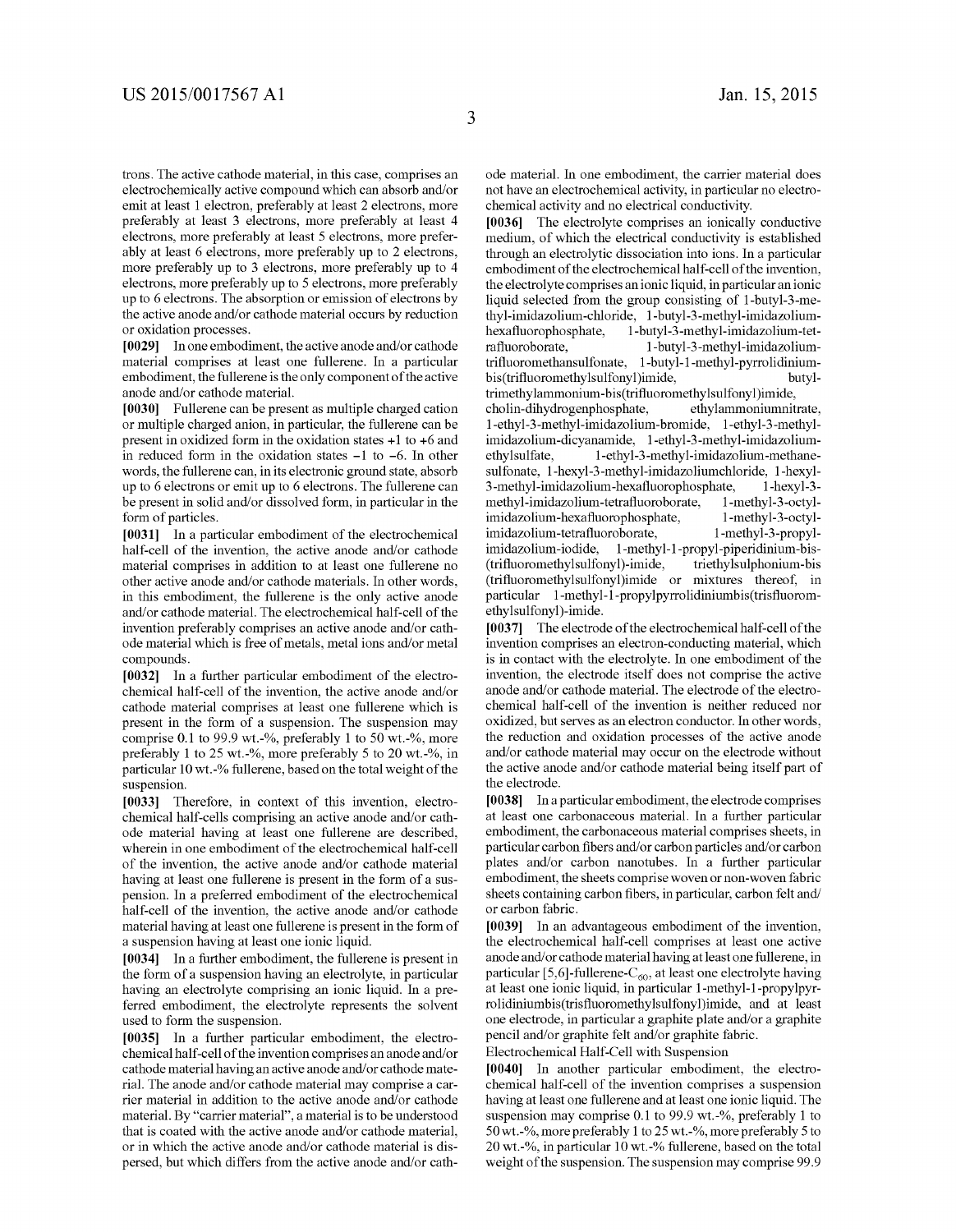to 0.1 wt.-%, preferably 99 to 50 wt.-%, more preferably 99 to 75 wt.-%, more preferably 95 to 80 wt.-%, in particular 90% wt.-% ionic liquid, based on the total weight of the suspension. In the context of the present invention, also embodiments are included having a suspension, which has in addition to the fullerene and the ionic liquid further ingredients.

[0041] In one embodiment, the active anode and/or cathode material comprises an electrochemically active compound which can absorb and/or emit at least 1 electron, preferably at least 2 electrons, more preferably at least 3 electrons, more preferably at least 4 electrons, more preferably at least 5 electrons, more preferably at least 6 electrons.

[0042] In one embodiment, the active anode and/or cathode material comprises an electrochemically active compound which can absorb and/or emit 1 electron, preferably up to 2 electrons, more preferably up to 3 electrons, more preferably up to 4 electrons, more preferably up to 5 electrons, more preferably up to 6 electrons.

[0043] The fullerene of the electrochemical half-cell of the invention comprising at least one fullerene and at least one ionic liquid, is in particular a component of the active anode and/or cathode material. Fullerene may be present as multiple charged cation or multiple charged anion, in particular, the fullerene may be present in oxidized form in the oxidation states  $+1$  to  $+6$  and in reduced form in the oxidation states  $-1$ to  $-6$ . In other words, the fullerene may, in its electronic ground state, absorb up to 6 electrons or emit up to 6 electrons. The fullerene may be present in solid and/or dissolved form, in particular in the form of particles.

[0044] In a particular embodiment of the electrochemical half-cell of the invention comprising at least one fullerene and at least one ionic liquid, the fullerene is the only component of the active anode and/or cathode material.

[0045] In a further particular embodiment, the electrochemical half-cell of the invention having at least one fullerene and at least one ionic liquid, comprises an anode and/or cathode material having an active anode and/or cathode material. The anode and/or cathode material may comprise a carrier material in addition to the active anode and/or cathode material. By "carrier material", a material is to be understood that is coated with the active anode and/or cathode material, or in which the active anode and/or cathode material is dispersed, but which differs from the active anode and/or cathode material. In one embodiment, the carrier material does not have an electrochemical activity, in particular no electrochemical activity and no electrical conductivity.

[0046] One embodiment of the electrochemical half-cell of the invention having at least one fullerene and at least one ionic liquid, comprises an electrolyte. The electrolyte comprises an ionically conductive medium, of which the electrical conductivity is established through an electrolytic dissociation into ions. In a particular embodiment of the electrochemical half-cell of the invention, the electrolyte comprises an ionic liquid, in particular an ionic liquid selected from the group consisting of 1-butyl-3-methyl-imidazolium-chloride, 1-butyl-3-methyl-imidazoliumhexafluorophosphate, 1-butyl-3-methyl-imidazolium-tet-

rafluoroborate, 1-butyl-3-methyl-imidazoliumtrifluoromethansulfonate, 1-butyl-1-methyl-pyrrolidiniumbis(trifluoromethylsulfonyl)imide, butyltrimethylammonium-bis(trifluoromethylsulfonyl)imide,

cholin-dihydrogenphosphate, ethylammoniumnitrate, 1-ethyl-3-methyl-imidazolium-bromide, 1-ethyl-3-methylimidazolium-dicyanamide, 1-ethyl-3-methyl-imidazoliumethylsulfate, 1-ethyl-3-methyl-imidazolium-methanesulfonate, 1-hexyl-3-methyl-imidazoliumchloride, 1-hexyl-3-methyl-imidazolium-hexafluorophosphate,  $1$ -hexyl-3methyl-imidazolium-tetrafluoroborate, 1-methyl-3-octylimidazolium-1-methyl-3-octyl-imidazolium-

tetrafluoroborate, 1-methyl-3-propyl-imidazolium-iodide, 1-methyl-1-propyl-piperidinium-bis-(trifluoromethylsulfonyl)-imide, triethylsulphonium-bis(trifluoromethylsulfonyl) imide or mixtures thereof, in particular 1-methyl-1-propylpyrrolidiniumbis(trisfluoromethylsulfonyl)-imide.

 $[0.047]$  In a further embodiment, the fullerene is present in the form of a suspension having an electrolyte, in particular having an electrolyte comprising an ionic liquid. In a preferred embodiment, the electrolyte represents the solvent used to form the suspension.

[0048] One embodiment of the electrochemical half-cell of the invention having at least one fullerene and at least one ionic liquid, comprises an electrode. The electrode comprises an electron-conducting material, which is in contact with the electrolyte. In one particular embodiment of the invention, the electrode itself does not comprise the fullerene. The electrode of the electrochemical half-cell of the invention is neither reduced nor oxidized, but serves as an electron conductor. In other words, the reduction and oxidation processes of the active anode and/or cathode material may occur on the electrode without the active anode and/or cathode material being itself part of the electrode.

[0049] In a particular embodiment, the electrode comprises at least one carbonaceous material. In a further particular embodiment, the carbonaceous material comprises sheets, in particular carbon fibers and/or carbon particles and/or carbon plates and/or carbon nanotubes. In a further particular embodiment, the sheets comprise woven or non-woven fabric sheets containing carbon fibers, in particular, carbon felt, and/or carbon fabric.

[0050] An advantageous embodiment of the electrochemical half-cell of the invention having at least one fullerene and at least one ionic liquid, comprises at least one active anode and/or cathode material having at least one fullerene, in particular [5,6]-fullerene- $C_{60}$ , at least one electrolyte having at least one ionic liquid, in particular 1-methyl-1-propylpyrrolidiniumbis(trisfluoromethylsulfonyl)imide, and at least one electrode, in particular a graphite plate and/or a graphite pencil and/or graphite felt and/or graphite fabric.

Energy Storage and/or Energy Conversion Device

[0051] The invention further comprises an electrochemical energy storage and/or energy conversion device having at least two of the electrochemical half-cells of the invention.

[0052] In a particular embodiment, the electrochemical energy storage and/or energy conversion device comprises at least two of the electrochemical half-cells, wherein

- [0053] (i) a first electrochemical half-cell includes
- $[0054]$  (a) an active anode material
- [0055] (b) a first electrolyte and
- [ $0056$ ] (c) a first electrode,

 $[0057]$  and

- [0058] (ii) a second electrochemical half-cell includes
- $[0059]$ (a) an active cathode material
- $[0060]$ (b) a second electrolyte and
- $[0061]$  (c) a second electrode,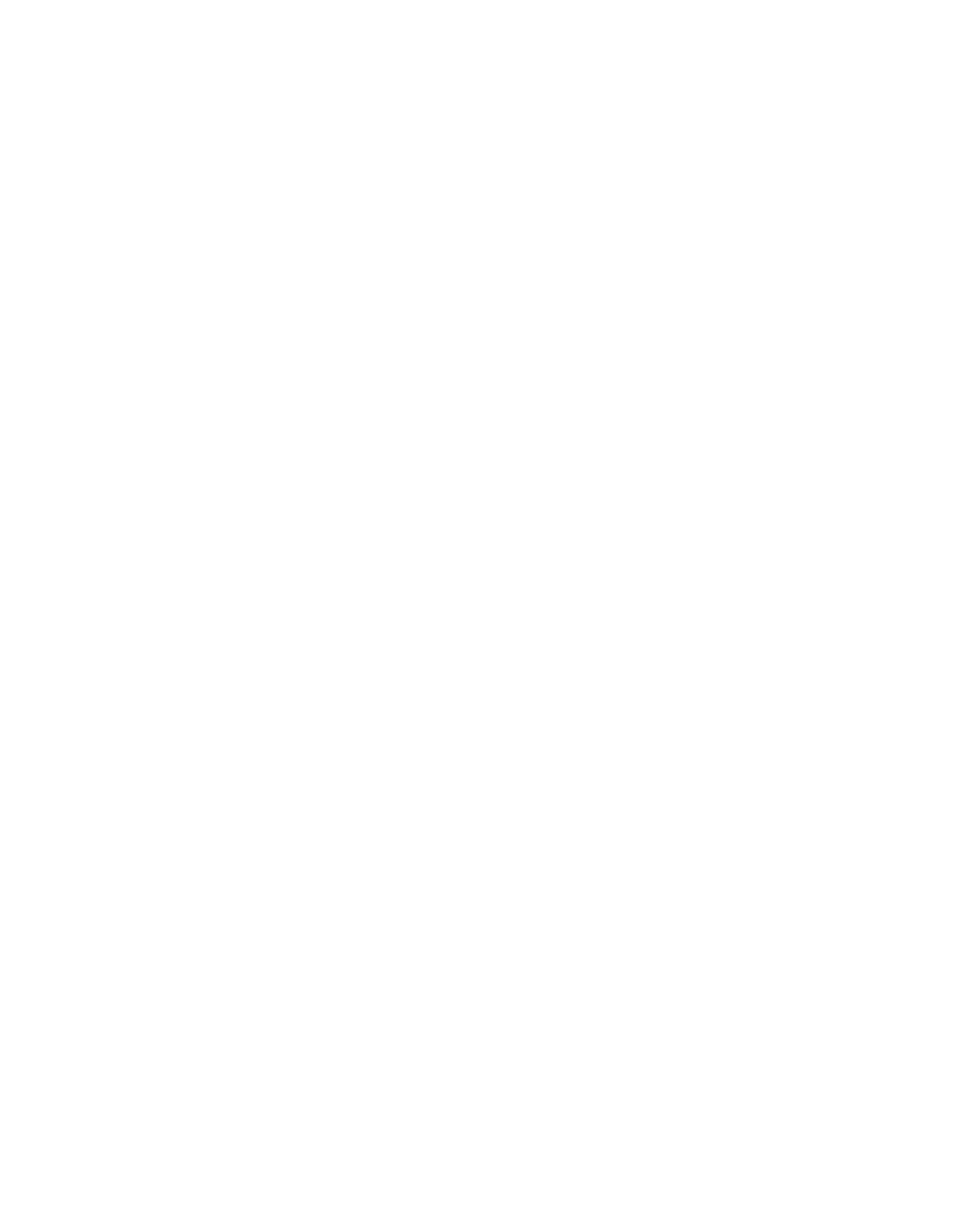$[0062]$  and

[0063] (iii) the electrolyte of the first electrochemical half-cell and the electrolyte of the second electrochemical half-cell are in contact via a separator, in particular a microporous separator,

 $[0064]$  and

 $[0065]$  (iv) the first electrochemical half-cell and/or the second electrochemical half-cell include independently from each other, an active anode and/or cathode material, which comprises at least one fullerene.

[0066] The active anode and/or cathode material of the first and/or the second electrochemical half-cell comprises an electrochemically active compound, which can absorb and/or emit at least 1 electron, preferably at least 2 electrons, more preferably at least 3 electrons, more preferably at least 4 electrons, more preferably at least 5 electrons, more preferably at least 6 electrons. The absorption or emission of electrons by the active anode and/or cathode material occurs by reduction or oxidation processes.

[0067] In one embodiment, the active anode and/or cathode material of the first and/or the second electrochemical halfcell comprises an electrochemically active compound, which can absorb and/or emit at least 1 electron, preferably up to 2 electrons, more preferably up to 3 electrons, more preferably up to 4 electrons, more preferably up to 5 electrons, more preferably up to 6 electrons. The absorption or emission of electrons by the active anode and/or cathode material occurs by reduction or oxidation processes.

[0068] In one embodiment, the active anode and/or cathode material of the first and/or the second electrochemical halfcell of the electrochemical energy storage and/or energy conversion device comprises at least on fullerene.

[0069] Fullerene can be present as multiple charged cation or multiple charged anion, in particular, the fullerene can be present in oxidized form in the oxidation states +1 to +6 and in reduced form in the oxidation states  $-1$  to  $-6$ . In other words, the fullerene can, in its electronic ground state, absorb up to 6 electrons or emit up to 6 electrons. The fullerene can be present in solid and/or dissolved form, in particular in the form of particles.

 $[0070]$  In a particular embodiment, the fullerene is the only component of the active anode and/or cathode material of the first and/or the second electrochemical half-cell of the electrochemical energy storage and/or energy conversion device of the invention. In a further particular embodiment of the energy storage and/or energy conversion device of the invention, the active anode and cathode material of the first and the second electrochemical half-cell comprises at least one fullerene, whereby the active anode material and the active cathode material of the first and the second electrochemical half-cell are identical.

[0071] The first and/or the second electrochemical halfcells of the invention preferably comprise an active anode and/or cathode material which is free of metals, metal ions and/or metal compounds.

[0072] In one embodiment of the first and/or the second electrochemical half-cell, the active anode and/or cathode material comprises at least one fullerene, which is present in the form of a suspension, in particular in the form of a suspension having at least one ionic liquid. The suspension may comprise 0.1 to 99.9 wt.-%, preferably 1 to 50 wt.-%, more preferably 1 to 25 wt.-%, more preferably 5 to 20 wt.-%, in particular 10 wt.-% fullerene, based on the total weight of the suspension. In one embodiment having at least one fullerene and at least one ionic liquid, the suspension may comprise 99.9 to 0.1 wt.-%, preferably 99 to 50 wt.-%, more preferably 99 to 75 wt.-%, more preferably 95 to 80 wt.-%, in particular 90 wt.-% ionic liquid, based on the total weight of the suspension.

[0073] In a particular embodiment of the energy storage and/or energy conversion device of the invention, the first and the second electrochemical half-cell comprises an active anode and/or cathode material having at least one fullerene, which is present in the form of a suspension, whereby the suspension of the active anode material of the first electrochemical half-cell is identical to the suspension of the active cathode material of the second electrochemical half-cell.

[0074] In a further particular embodiment of the energy storage and/or energy conversion device of the invention, the first and the second electrochemical half-cell comprises an active anode and/or cathode material having at least one fullerene, which is present in the form of a suspension having at least one ionic liquid. In a further particular embodiment of the energy storage and/or energy conversion device of the invention, the first and the second electrochemical half-cell comprises an active anode and/or cathode material having at least one fullerene, which is present in the form of a suspension having at least one ionic liquid, whereby the suspension of the active anode material of the first electrochemical halfcell is identical to the suspension of the active cathode material of the second electrochemical half-cell.

 $[0075]$  In the context of the present invention, also embodiments are included comprising a suspension, which has in addition to the fullerene and the ionic liquid further ingredients.

[0076] In a further particular embodiment, the first and/or the second electrochemical half-cell of the invention comprises an anode and/or cathode material having an active anode and/or cathode material. The anode and/or cathode material may comprise a carrier material in addition to the active anode and/or cathode material. By "carrier material", a material is to be understood that is coated with the active anode and/or cathode material, or in which the active anode and/or cathode material is dispersed, but which differs from the active anode and/or cathode material. In one embodiment, the carrier material does not have an electrochemical activity, in particular no electrochemical activity and no electrical conductivity.

[0077] In a further particular embodiment, the fullerene is present in the form of a suspension having an electrolyte, in particular having an electrolyte comprising an ionic liquid. In other words, this embodiment comprises a first and/or a second electrochemical half-cell having an active anode and/or cathode material having at least one fullerene, which is present in the form of a suspension, whereby the suspension comprises also the electrolyte, in particular an ionic liquid.

[0078] The first and/or the second electrolyte of the first and/or the second electrochemical half-cell of the energy storage and/or energy conversion device of the invention comprises an ionically conductive medium, of which the electrical conductivity is established through an electrolytic dissociation into ions. In a particular embodiment, the first and/or the second electrolyte comprises an ionic liquid, in particular an ionic liquid selected from the group consisting of 1-butyl-3-methyl-imidazolium-chloride, 1-butyl-3-methyl-imidazolium-hexafluorophosphate, 1-butyl-3-methylimidazolium-tetrafluoroborate, 1-butyl-3-methyl-imidazolium-trifluoromethansulfonate, 1-butyl-1-methyl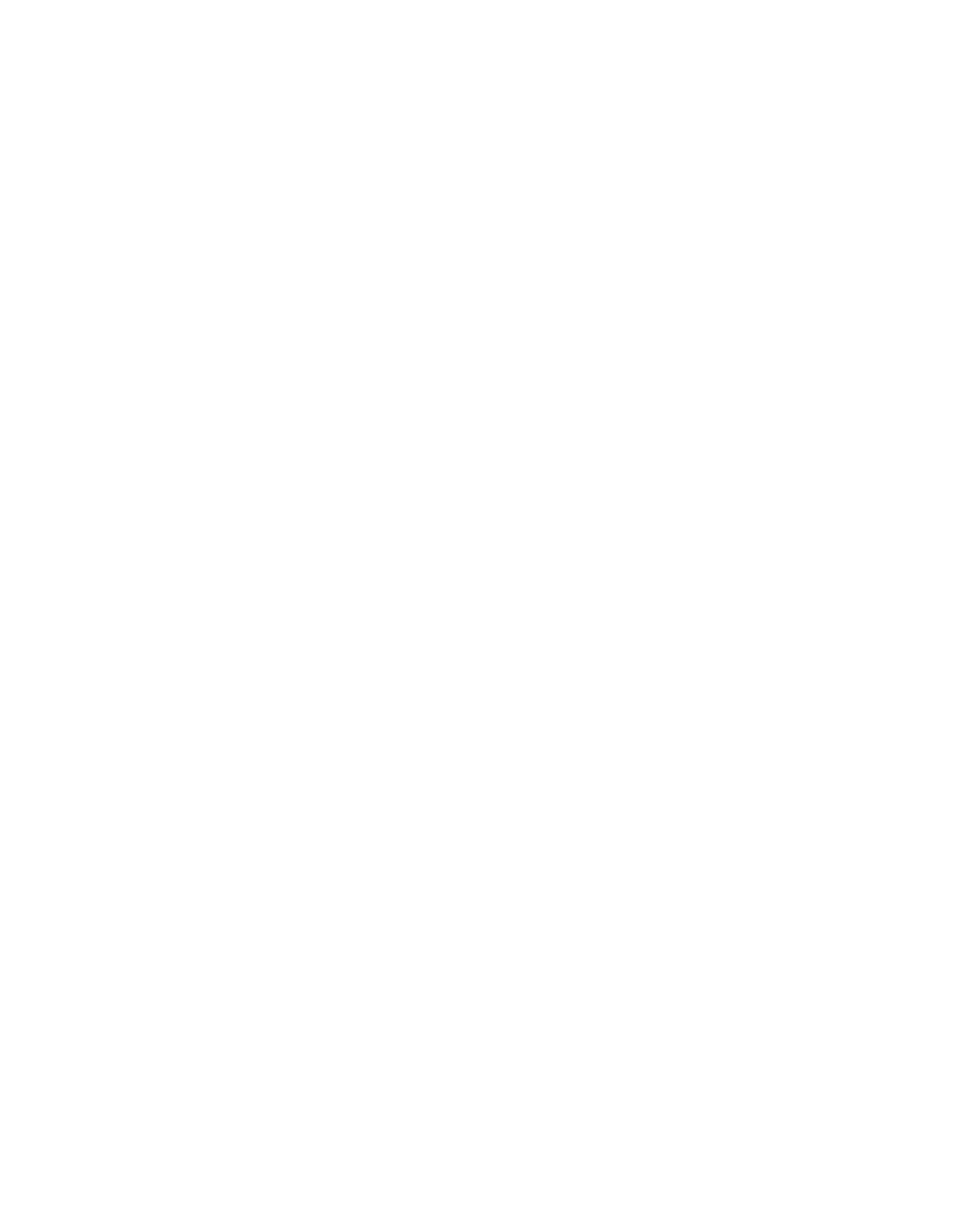pyrrolidinium-bis(trifluoromethylsulfonyl)imide, butyltrimethylammonium-bis(trifluoromethylsulfonyl)imide,

cholin-dihydrogenphosphate, ethylammoniumnitrate, 1-ethyl-3-methyl-imidazolium-bromide, 1-ethyl-3-methylimidazolium-dicyanamide, 1-ethyl-3-methyl-imidazolium-1-ethyl-3-methyl-imidazolium-methaneethylsulfate, sulfonate, 1-hexyl-3-methyl-imidazoliumchloride, 1-hexyl-3-methyl-imidazolium-hexafluorophosphate,  $1$ -hexyl-3methyl-imidazolium-tetrafluoroborate, 1-methyl-3-octylimidazolium-hexafluorophosphate, 1-methyl-3-octylimidazolium-tetrafluoroborate. 1-methyl-3-propylimidazolium-iodide, 1-methyl-1-propyl-piperidinium-bis-(trifluoromethylsulfonyl)-imide, triethylsulphonium-bis (trifluoromethylsulfonyl)imide or mixtures thereof, in particular 1-methyl-1-propylpyrrolidiniumbis(trisfluoromethylsulfonyl)-imide.

[0079] In one embodiment of the first and/or the second electrochemical half-cell of the invention, the first and/or the second electrolyte may be identical to the ionic liquid of the active anode and/or cathode material. In a further embodiment of the first and/or the second electrochemical half-cell of the invention, the first electrolyte may be identical to the second electrolyte.

[0080] The first and/or the second electrode of the first and/or the second electrochemical half-cell of the energy storage and/or energy conversion device of the invention, comprises an electron-conducting material, which is in contact with the electrolyte. In one embodiment of the invention, the first and/or the second electrode does not comprise the active anode and/or cathode material. The first and/or the second electrode of the energy storage and/or energy conversion device of the invention is neither reduced nor oxidized, but serves as an electron conductor. In other words, the reduction and oxidation processes of the active anode and/or cathode material may occur on the first and/or second electrode without the active anode and/or cathode material being itself part of the first and/or the second electrode.

[0081] In a particular embodiment, the first and/or the second electrode comprises at least one carbonaceous material, in particular two carbonaceous materials. In a further particular embodiment, the carbonaceous material comprises sheets, in particular carbon fibers and/or carbon particles and/or carbon plates and/or carbon nanotubes. In a further particular embodiment, the sheets comprise woven or non-woven fabric sheets containing carbon fibers, in particular, carbon felt and/ or carbon fabric.

[0082] In an advantageous embodiment of the invention, the energy storage and/or energy conversion device of the invention having at least two electrochemical half-cells, comprises at least one active anode and/or cathode material having at least one fullerene, in particular [5,6]-fullerene- $C_{60}$ , at least one electrolyte having at least one ionic liquid, in particular 1-methyl-1-propylpyrrolidiniumbis(trisfluoromethylsulfonyl)imide, and at least a first and a second electrode, in particular graphite plates and/or graphite pencils and/or graphite felts and/or graphite fabrics.

[ $0083$ ] The invention also relates to a method for producing an electrochemical half-cell of the invention, comprising the following method steps:

- [0084] (i) providing an electrode,
- [0085] (ii) providing an active anode and/or cathode material having a least one fullerene, in particular in the form of a suspension,

[0086]  $(iii)$  providing an electrolyte, in particular an elec-

## trolyte having at least one ionic liquid.

[0087] In one embodiment of the method for producing an electrochemical half-cell of the invention, the electrode is treated with a suspension of the active anode and/or cathode material. Initially, a suspension of the active anode and/or cathode material is prepared, in particular a suspension having at least one fullerene and at least one ionic liquid, and subsequently the electrode is treated with the suspension.

[0088] The invention also relates to the use of an electrochemical half-cell of the invention for producing the electrochemical energy storage and/or energy conversion device of the invention.

[0089] The electrochemical half-cell of the invention as well as the electrochemical energy storage and/or energy conversion devices having at least two electrochemical halfcells of the invention, are characterized by a particularly high theoretical capacity.

[0090] The capacity is the product of current and time, and becomes apparent from formula (iii):

$$
(iii),
$$

 $(iv),$ 

 $(v),$ 

wherein I is the current in ampere  $[A]$ , t is the time in hours  $[h].$ 

capacity= $I<sup>t</sup>$ 

 $O=n z \cdot F$ 

[0091] The capacity of electrochemical half-cells as well as electrochemical energy storage and/or energy conversion devices becomes apparent from the Faraday's law, according to formula (iv):

$$
f_{\rm{max}}(x)=\frac{1}{2}x
$$

wherein  $Q$  is the amount of electric charge,  $n$  is the converted amount of substance in mol [mol], z is the number of electrons and F is the Faraday constant in coulomb [C] (96487 C). [0092] For a half-cell of the invention as well as the electrochemical energy storage and/or energy conversion device having at least two electrochemical half-cells of the invention, having up to 6 electron transitions, this results in a capacity of 160.8 Ah/mol.

[0093] For a half-cell of the invention as well as the electrochemical energy storage and/or energy conversion device having at least two electrochemical half-cells of the invention, having up to 3 electron transitions, this results in a capacity of 80.4 Ah/mol.

[0094] For a half-cell of the invention as well as the electrochemical energy storage and/or energy conversion device having at least two electrochemical half-cells of the invention, having up to 2 electron transitions, this results in a capacity of 53.6 Ah/mol.

[0095] For a half-cell of the invention as well as the electrochemical energy storage and/or energy conversion device having at least two electrochemical half-cells of the invention, having up to 1 electron transition, this results in a capacity of 26.8 Ah/mol.

[0096] For a half-cell of the invention as well as the electrochemical energy storage and/or energy conversion device having at least two electrochemical half-cells of the invention, this results in a theoretically capacity in a range of from of 26.8 to 160.8 Ah/mol.

[0097] The energy density is the product of the amount of electric charge and voltage, and becomes apparent from formula $(v)$ :

 $W = O \cdot U$ 

wherein  $W$  is the energy density,  $Q$  is the amount of electric charge and U is the voltage.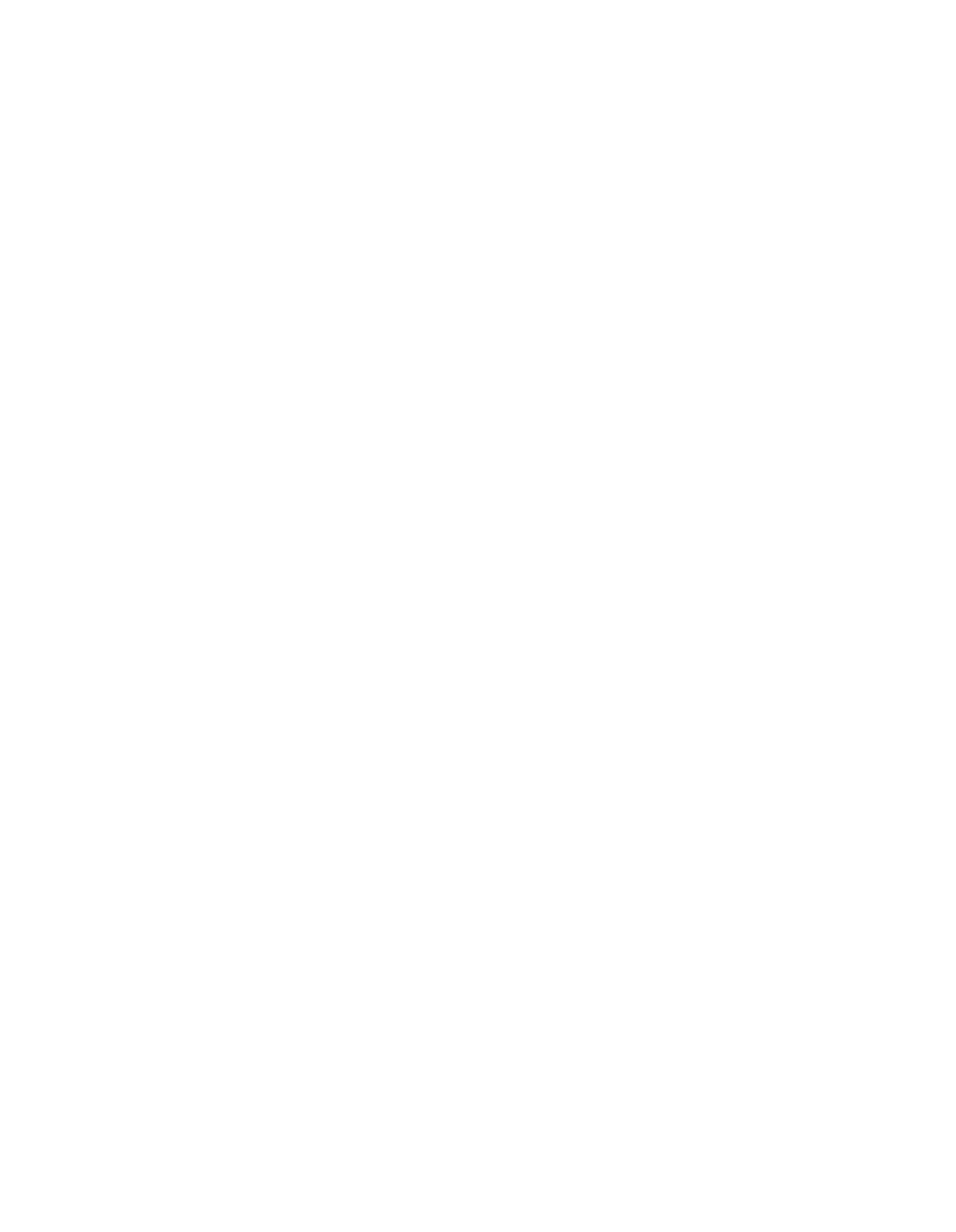[0098] The energy density of three voltage plateaus with usable reversible redox reactions at 3.5 V, 2.5 V and 1.5 V results according to formula (v) in a theoretical energy density of 201 Wh/mol.

3.5 V.26.8 Ah/mol+2.5 V.26.8 Ah/mol+1.5 V.26.8 Ah/mol=201 Wh/mol

#### **FIGURES**

[0099] FIG. 1 shows reduction peaks of [5,6]-fullerene-C<sub>60</sub><br>to [5,6]-fullerene-C<sub>60</sub><sup>-6</sup> as disclosed in Q, Xie, E, Perez-Cordero, L'Echegoyen, "Electrochemical Detection of C<sub>60</sub><sup>-6</sup> and  $C_{70}^{-6}$  Enhanced Stability of Fullerides in Solution", J.<br>Am. Soc., 1992, 114, 3978-3980.

[0100] FIG. 2 shows charge and discharge curves of a cell having 10% [5,6]-fullerene- $C_{60}$  in 1-methyl-1-propylpyrrolidiniumbis(trifluoromethylsulfonyl)imide.

[0101] FIG. 3 shows a single charge and discharge curve of a cell having 10% [5,6]-fullerene- $C_{60}$  in 1-methyl-1-propylpyrrolidiniumbis(trifluoromethylsulfonyl)imide.

#### **EXAMPLES**

#### Example 1

[0102] An energy storage and/or energy conversion device was constructed from a suspension of 10% [5,6]-fullerene- $C_{60}$  in 1-methyl-1-propyl-pyrrolidiniumbis(trifluoromethylsulfonyl)imide (99%, Iolitec GmbH, Germany). The energy storage and/or energy conversion device was separated by a microporous separator (Celgard Inc., USA) in two electrochemical half-cells. As electrodes graphite plates (FU 4036, Schunk Kohlenstofftechnik GmbH, Germany) and graphite felt (GFA5, SGL Carbon, Germany) were used. A graphite plate was force-fitted, in particular liquid-tight, single side mounted on PVC frame from four mutually approximately parallel segments with a cavity of 5x33x30 mm Subsequently, a graphite felt was placed in the body, open on one side, and a suspension of 10% [5,6]-fullerene- $C_{60}$  in 1-methyl-1-propyl-pyrrolidiniumbis(trifluoromethylsulfonyl)

imide was applied onto the graphite felt, until it was fully saturated with the suspension and could not take on any further suspension.

[0103] The cavity of the on one side open body was filled subsequently with 1-methyl 1-propyl-pyrrolidiniumbis(trifluoromethylsulfonyl)imide, whereby 1-methyl-1-propylpyrrolidiniumbis(trifluoromethylsulfonyl)imide acts as the electrolyte. The on one side open body is an embodiment of the electrochemical half-cell of the invention of the electrochemical energy storage and/or energy conversion device. Subsequently, the on one side open body was closed by forcefit, in particular liquid-tight coating of a separator. Then, a second graphite plate was force-fitted, in particular liquidtight, single side mounted on PVC frame from four mutually approximately parallel segments with a cavity of  $5\times33\times30$ mm Subsequently, a second graphite felt was placed in the body, open on two sides, and a suspension of 10% [5,6]fullerene-C<sub>60</sub> in 1-methyl-1-propyl-pyrrolidiniumbis(trifluoromethylsulfonyl)imide was applied onto the second graphite felt, until it was fully saturated with the suspension and could not take on any further suspension. The cavity of the on two sides open body was filled subsequently with 1-methyl 1-propyl-pyrrolidiniumbis(trifluoromethylsulfonyl)imide,

whereby the 1-methyl-1-propyl-pyrrolidiniumbis(trifluoromethylsulfonyl)imide acts as the electrolyte. The on two sides open body is an embodiment of the electrochemical half-cell of the electrochemical energy storage and/or energy conversion device of the invention. Subsequently, the second on one-sided open body was attached force-fit, in particular liquid-tight, on one side, attached at the side via the open side delimiting PVC frame to the separator of the first half-cell. The electrical contact of the first and the second electrochemical half-cell was carried out by a first copper plate on the first graphite plate and a second copper plate on the second graphite plate. The two electrochemical half-cells were then electrically connected via the first copper plate and the second copper plate with an electrical conductor of the current density of  $0.3 \text{ mA/cm}^2$ .

[0104] As shown in FIGS. 2 and 3 the final charge voltage of the so constructed electrochemical energy storage and/or energy conversion device, is about 5 V and the final discharge voltage is about 0.5 V. In a charging process, the electrochemical energy storage and/or energy conversion device polarizes first uniformly up to a voltage of about 4 V. Next, slowing down of polarization of the electrochemical energy storage and/or energy conversion device occurs until the final charge voltage is reached. After charging, the terminal voltage falls within 10 minutes to a value of about 4.4 V and then within another 10 minutes to a value of about 4.3V. Then, the electrochemical energy storage and/or energy conversion device was discharged. In doing so, the cell polarized in less than 1 minute to a value of about  $3.9$  V and then within 2.5 hours to a value of about 2.8 V, and then within 3.5 hours to a value of about 1.25 V. The charge and discharge curves show a behavior that corresponds to the Nernst equation with two electronic transitions.

1. Electrochemical half-cell, comprising an active anode and/or cathode material having at least one fullerene as electrochemically active compound.

2. Electrochemical half-cell according to claim 1, wherein the fullerene is selected from the group consisting of  $[5,6]$ There is below from the group consisting 01 [0,0]-<br>fullerene-C<sub>60</sub>, [5,6]-fullerene-C<sub>70</sub>, fullerene-C<sub>76</sub>, fullerene-C<sub>82</sub>, fullerene-C<sub>84</sub>, fullerene-C<sub>86</sub>, fullerene-C<sub>90</sub> or mixtures thereof.

3. Electrochemical half-cell according to claim 1, wherein the fullerene is present in the form of a suspension having an ionic liquid.

4. Electrochemical half-cell according to claim 3, wherein the ionic liquid is selected from the group consisting of 1-butyl-3-methyl-imidazolium-chloride, 1-butyl-3-methyl-imidazolium-hexafluorphosphate, 1-butyl-3-methyl-imidazolium-tetrafluorborate, 1-butyl-3-methyl-imidazoliumtrifluormethanesulfonate, 1-butyl-1-methyl-pyrrolidiniumbis(trifluoromethylsulfonyl)imide, butvltrimethylammonium-bis(trifluoromethylsulfonyl)imide, cholin-dihydrogenphosphate, ethylammoniumnitrate, 1-ethyl-3-methyl-imidazolium-bromide, 1-ethyl-3-methylimidazolium-dicyanamide, 1-ethyl-3-methyl-imidazoliumethylsulfate, 1-ethyl-3-methyl-imidazolium-methanesulfonate, 1-hexyl-3-methyl-imidazoliumchloride, 1-hexyl-3-methyl-imidazolium-hexafluorophosphate,  $1$ -hexyl-3methyl-imidazolium-tetrafluoroborate, 1-methyl-3-octyl-1-methyl-3-octvlimidazolium-hexafluorophosphate, 1-methyl-3-propylimidazolium-tetrafluoroborate, imidazolium-iodide, 1-methyl-1-propyl-piperidinium-bis-(trifluoromethylsulfonyl)-imide, triethylsulphonium-bis (trifluoromethylsulfonyl)imide or mixtures thereof.